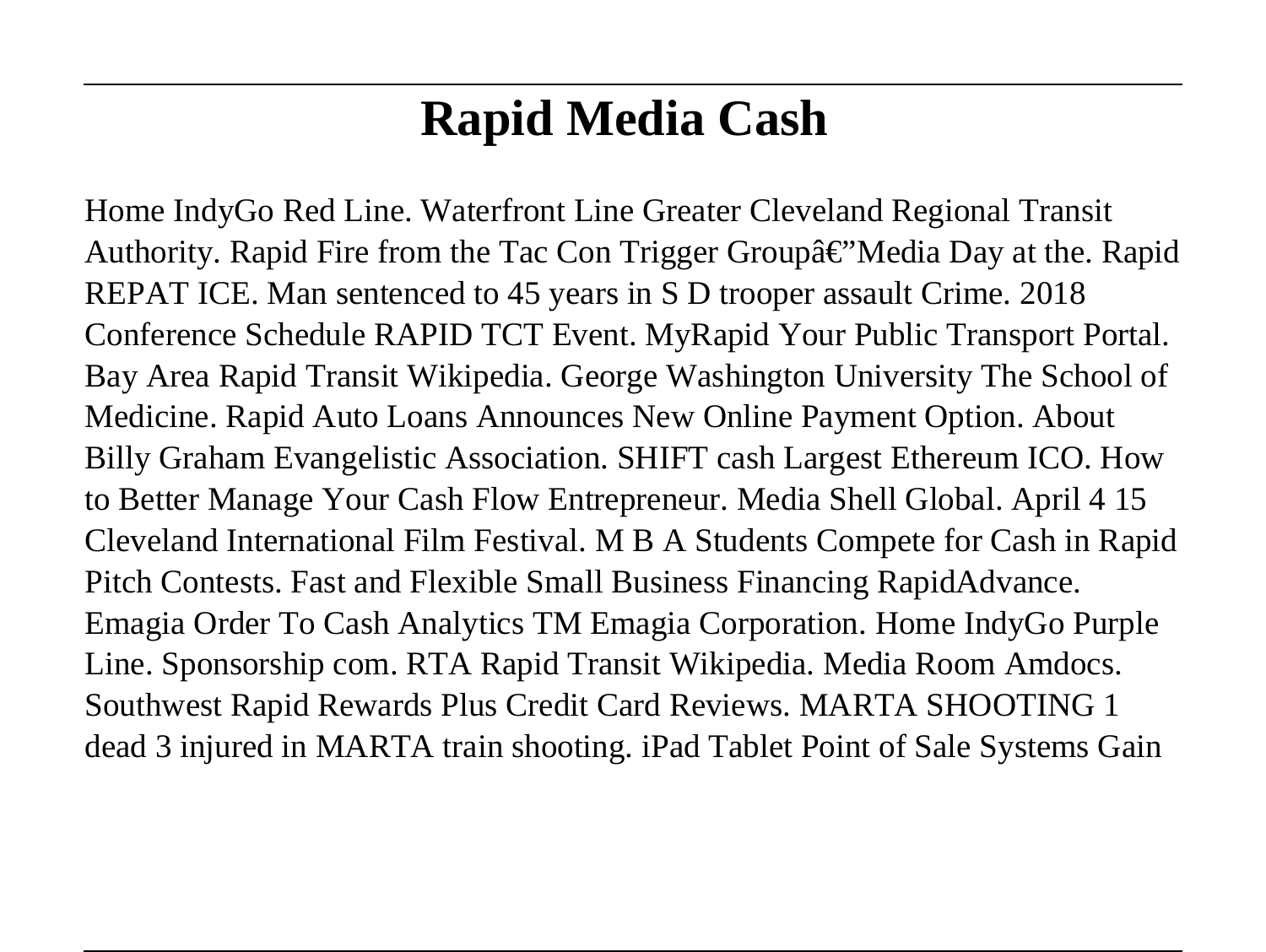#### Popularity

#### **home indygo red line** may 5th, 2018 - indyâ€<sup>™</sup>s red line will provide frequent transit service **between broad ripple and the university of indianapolis**  $\hat{a} \in \mathcal{C}$  **better connecting you to your city**'

#### '**Waterfront Line Greater Cleveland Regional Transit Authority**

May 1st, 2018 - Service Between Tower City And South Harbor Muny Parking Lot Operates As An Extension Of The Green And Blue Lines'

#### '**Rapid Fire from the Tac Con Trigger Groupâ€''Media Day at the**

January 13th, 2014 - One of the biggest hits of the show so far has been the Tac Con trigger group from Tactical Fire Control With all of the media and industry insiders blowing through ammo as fast as magazines can be loaded the range can get a bit loud Yet above that constant pop pop pop would come that signature'

#### '**RAPID REPAT ICE JANUARY 2ND, 2018 - AMONG ICE S RESPONSIBILITIES IS THE**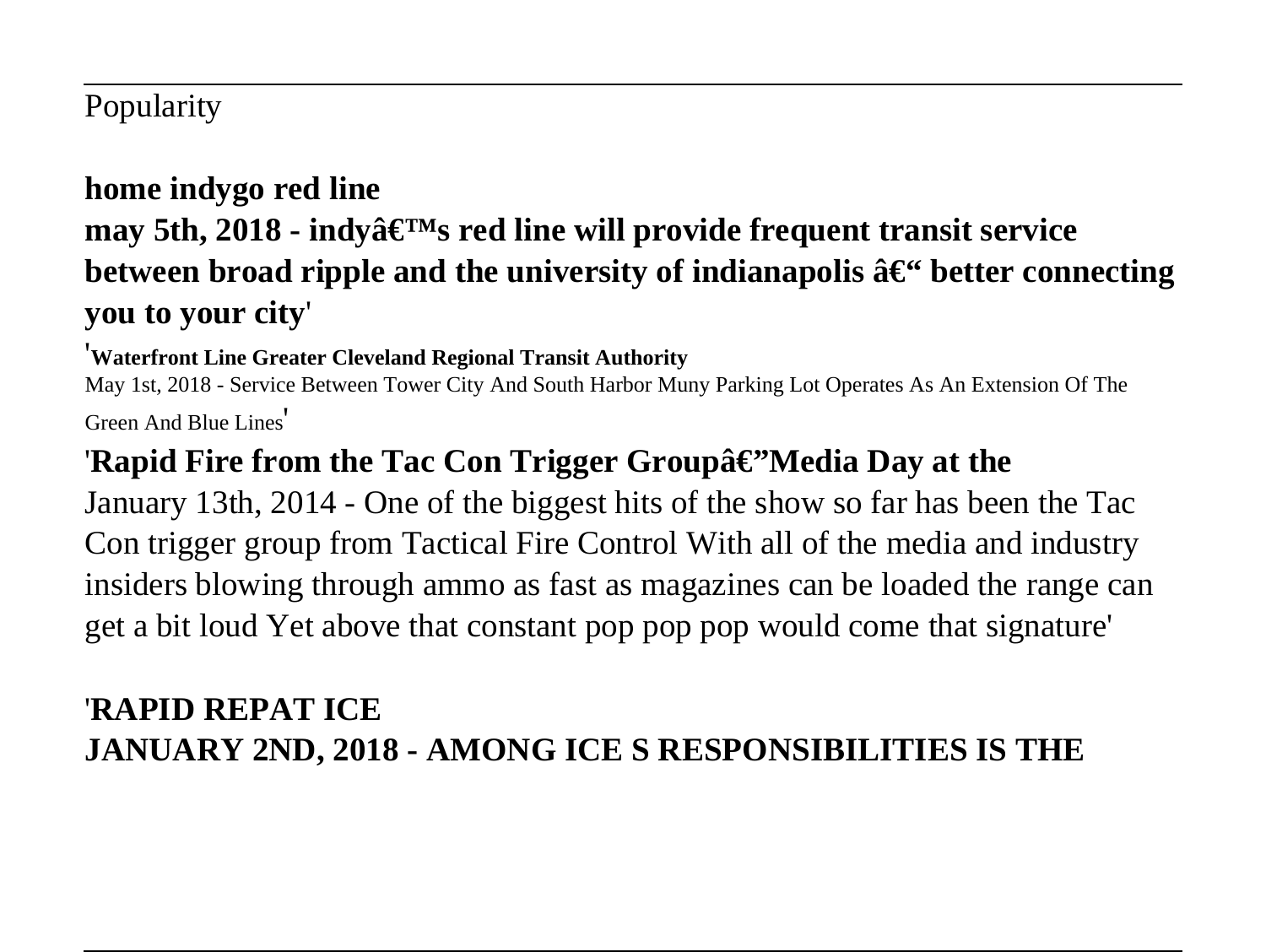## **IDENTIFICATION AND REMOVAL OF CRIMINAL ALIENS FROM THE UNITED STATES THE ICE RAPID REPAT REMOVAL OF ELIGIBLE PAROLEES ACCEPTED FOR TRANSFER PROGRAM IS DESIGNED TO EXPEDITE THE IDENTIFICATION AND REMOVAL OF CRIMINAL ALIENS PROCESS BY ALLOWING SELECTED CRIMINAL ALIENS INCARCERA**'

'*Man Sentenced To 45 Years In S D Trooper Assault Crime March 12th, 2018 - Rapid City South Dakota 57701 Today Sunshine In The Morning Followed By Cloudy Skies During The Afternoon*'

#### '*2018 Conference Schedule RAPID TCT Event*

*May 4th, 2018 - Attend the RAPID TCT Conference and hear over 150 experts speak on the latest processes applications materials and research in additive manufacturing*'

#### '**MyRapid Your Public Transport Portal**

**May 5th, 2018 - Bus RapidKL Routes Operating Hours Charters Fares Rapid**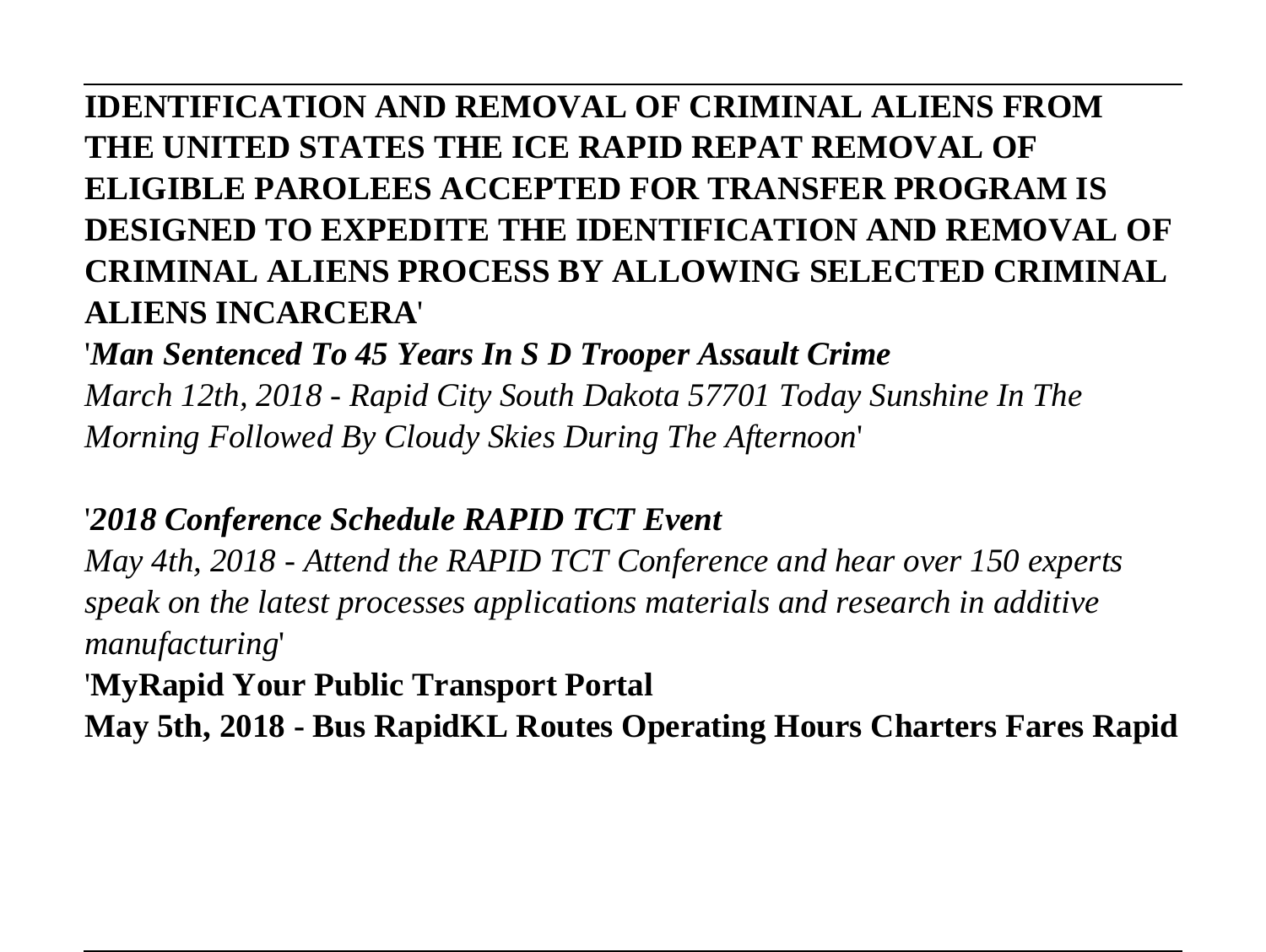**Penang Routes Operating Hours Charter Fares Rapid Kuantan Routes Operating Hours Fares Rapid Kamunting Routes Operating Hours Fares BRT Sunway Line Routes Operating Hours**''**BAY AREA RAPID TRANSIT WIKIPEDIA**

**MAY 5TH, 2018 - BAY AREA RAPID TRANSIT BART B É'Ë•R T IS A RAPID TRANSIT PUBLIC TRANSPORTATION SYSTEM SERVING THE SAN FRANCISCO BAY AREA IN CALIFORNIA THE HEAVY RAIL ELEVATED AND SUBWAY SYSTEM CONNECTS SAN FRANCISCO AND OAKLAND WITH URBAN AND SUBURBAN AREAS IN ALAMEDA CONTRA COSTA AND SAN MATEO COUNTIES**'

#### '**george washington university the school of medicine**

may 4th, 2018 - founded in 1824 the gw school of medicine and health sciences smhs is the 11th oldest medical school in the country and the first in the nationâ€<sup>™</sup>s capital'**Rapid Auto Loans Announces New Online Payment Option**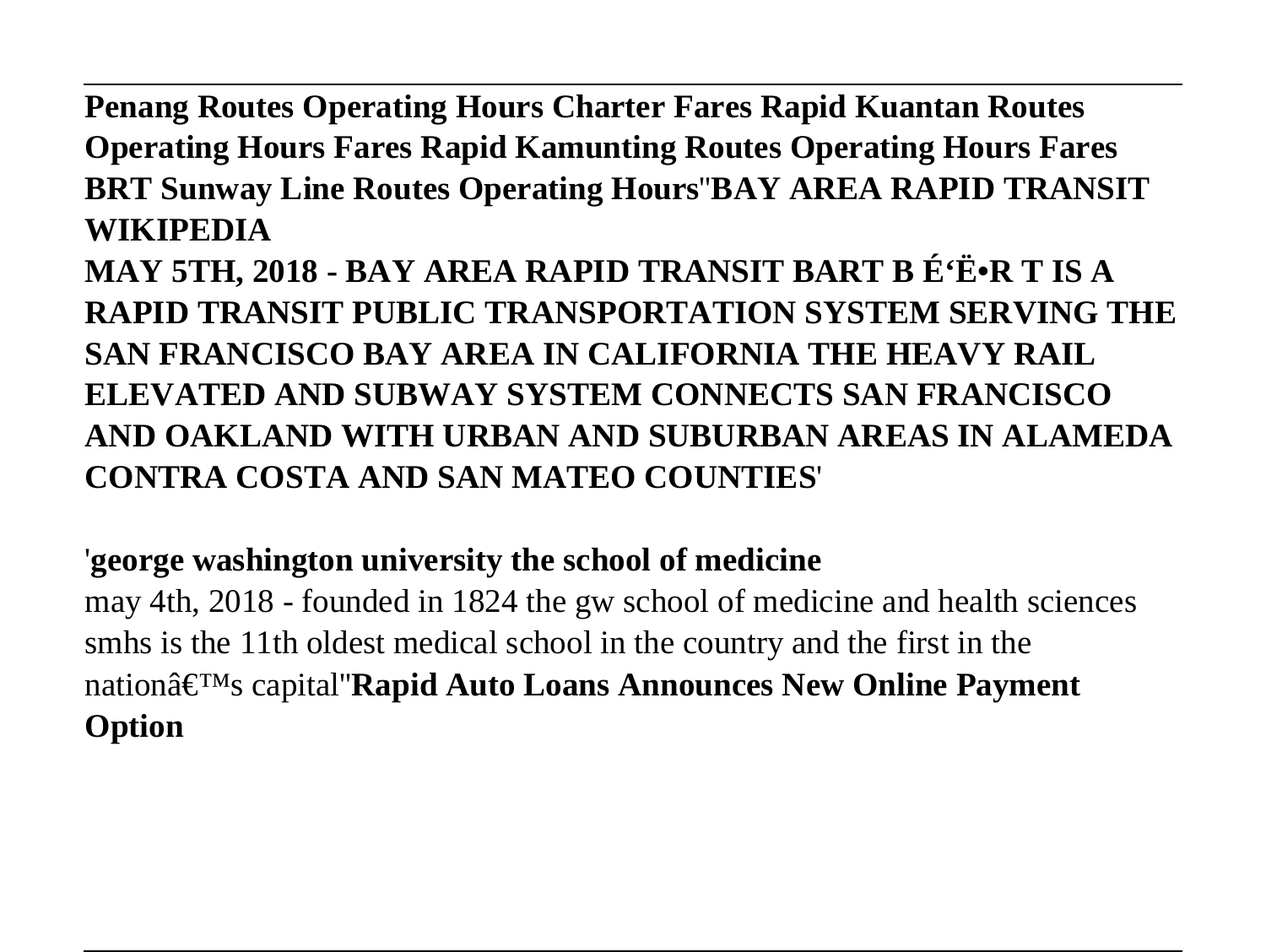**May 5th, 2018 - Pompano Beach Florida PRWEB October 09 2012 Rapid Auto Loans LLC Www Raloan Com Today Announced The Opening Of Their New Website That Will Allow Rapid**' '**ABOUT BILLY GRAHAM EVANGELISTIC ASSOCIATION MAY 6TH, 2018 - SHARING HOPE IN CRISIS FROM THE ASHES OF 9 11 THE RAPID RESPONSE TEAM MINISTRY WAS DEVELOPED TO SHARE CHRIST IN THE MIDST OF CRISIS AND DISASTERS BGEA CU**'

'**SHIFT CASH LARGEST ETHEREUM ICO**

MAY 5TH, 2018 - SHIFT CASH THE FIRST CRYPTOCURRENCY SECURED BY MOVABLE PROPERTY 20 OF

BONUS,

'**HOW TO BETTER MANAGE YOUR CASH FLOW ENTREPRENEUR**

DECEMBER 10TH, 2003 - LEARN HOW TO EFFECTIVELY ANALYZE YOUR OPERATING CASH FLOW FOR

YOUR SMALL BUSINESS''**Media Shell Global**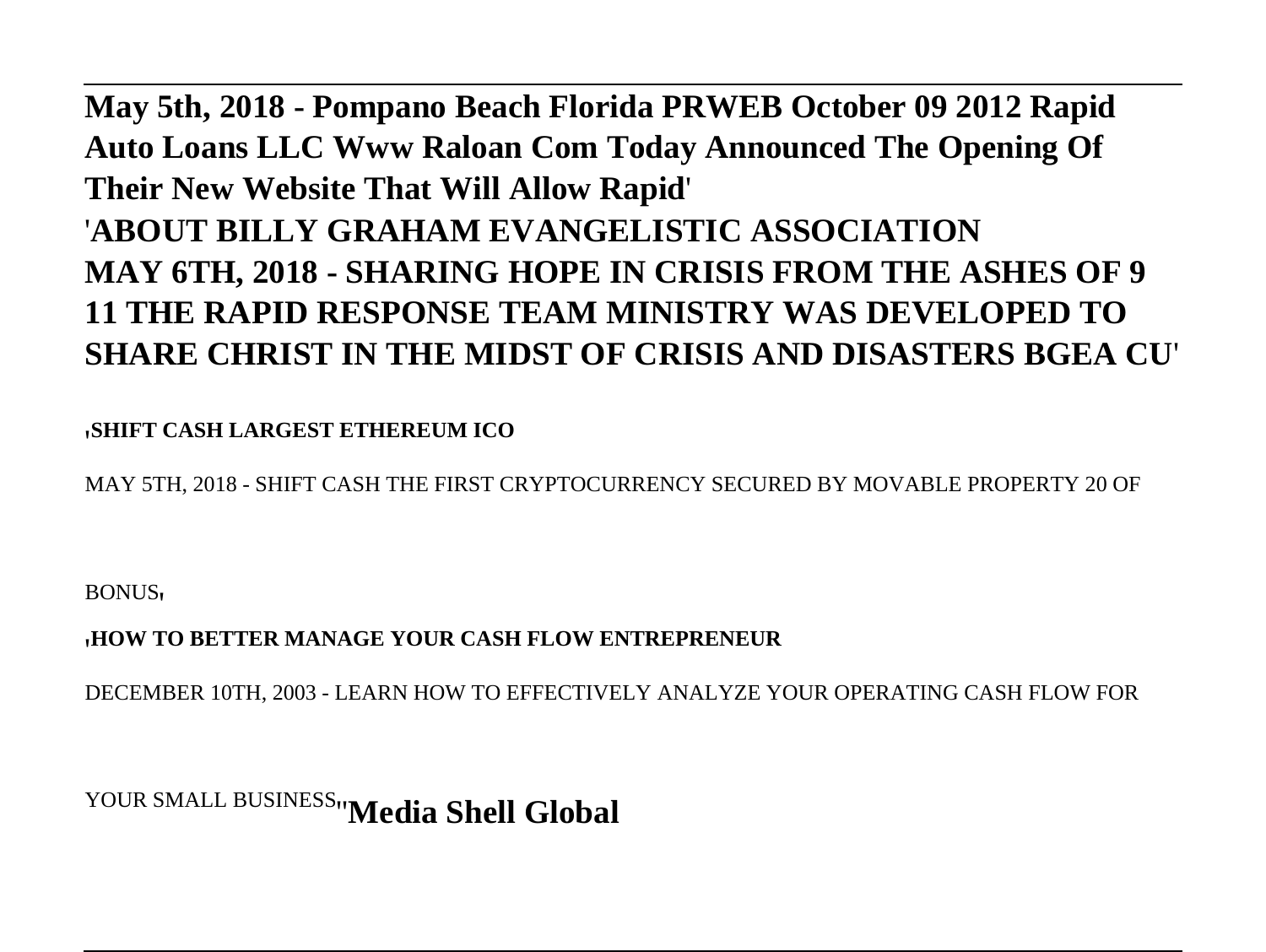May 5th, 2018 - Access Our Media Releases And Management Speeches Download Our Investor And Media App Or Photos From Our Image Library Subscribe To Our Email Alerts Or Follow Us On Twitter'

## '**April 4 15 Cleveland International Film Festival**

May 4th, 2018 - RTA is 43 years old this year and the Cleveland International Film Festival is 42 that s a great partnership The 2018 Festival is April 4 15 We suggest that you comb the CIFF Program Guide chose the movies you want to see and plan your trip Downtown on RTA''**M B A STUDENTS COMPETE FOR CASH IN RAPID PITCH CONTESTS**

## **APRIL 4TH, 2018 - NEWS CORP IS A NETWORK OF LEADING COMPANIES IN THE WORLDS OF DIVERSIFIED MEDIA NEWS EDUCATION AND INFORMATION SERVICES**''**Fast And Flexible Small Business Financing RapidAdvance**

May 6th, 2018 - RapidAdvance Has Provided Over 1 Billion In Funding To Thousands Of Businesses Learn How We Can

Help Your Small Business Succeed And Get Started Today''**EMAGIA ORDER TO CASH ANALYTICS TM EMAGIA**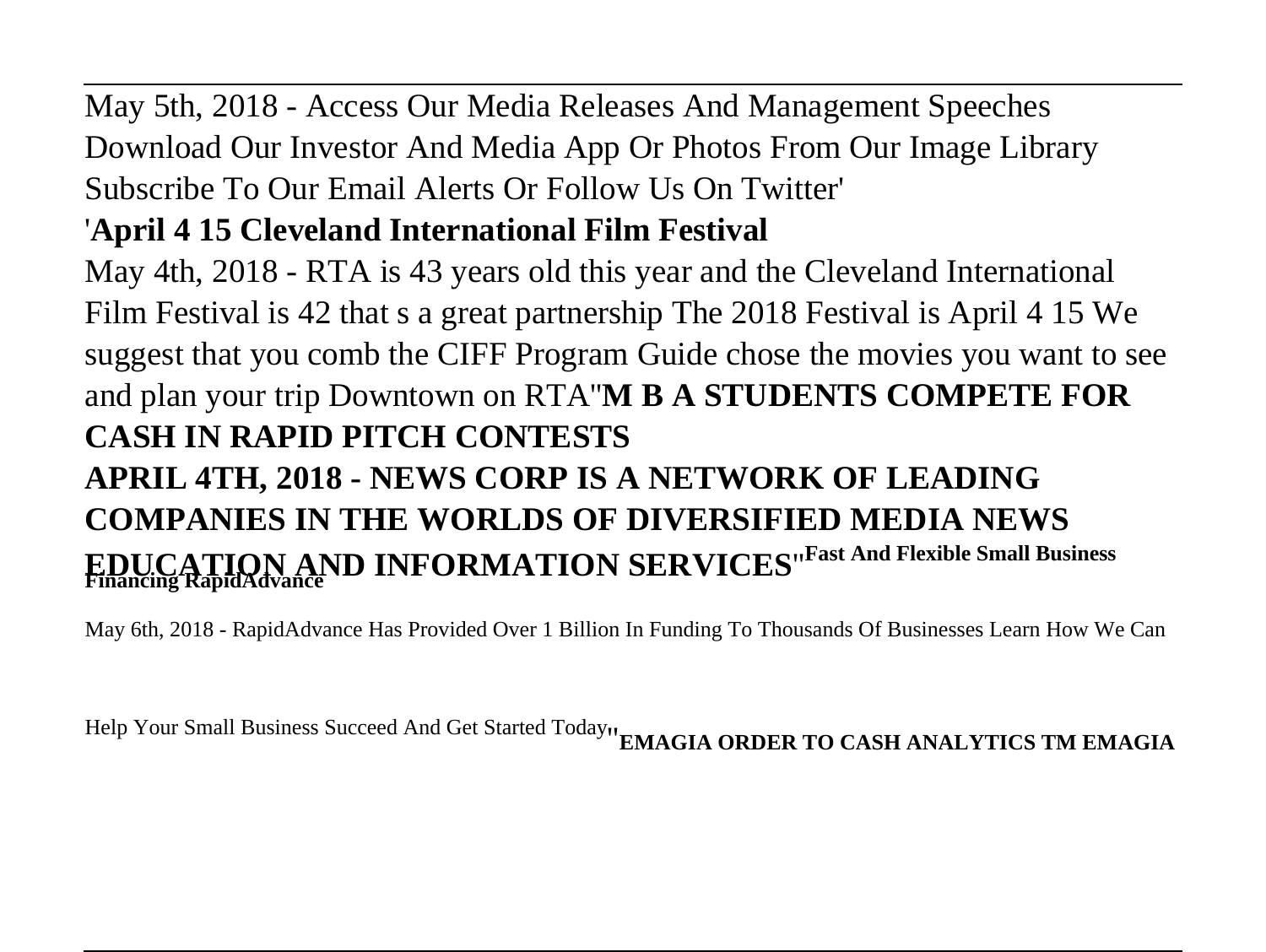#### **CORPORATION**

MAY 4TH, 2018 - ADVANCED ORDER TO CASH O2C AMP OTC ANALYTICS AUTOMATION PROCESSING SYSTEM SOFTWARE SERVICES TRANSFORMATION ANALYTICS SOLUTIONS INCLUDES COMPLETE ORDER TO CASH ANALYTICS COVERING CREDIT RISK ANALYTICS SOLUTIONS RECEIVABLES

COLLECTIONS DEDUCTIONS CASH ELOW ANALYTICS'

## '**HOME INDYGO PURPLE LINE MAY 3RD, 2018 - INDYGO'S PURPLE LINE WILL PROVIDE FREQUENT TRANSIT SERVICE BETWEEN DOWNTOWN INDIANAPOLIS AND LAWRENCE**  $\hat{\mathbf{a}} \in \text{``BETTER}}$  **CONNECTING YOU TO YOUR CITY**'

#### '*sponsorship com*

*may 1st, 2018 - esp properties offers sponsorship consulting and sales and provides industry leadership through its annual conference publications etc*''*rta rapid transit wikipedia*

*may 5th, 2018 - rta rapid transit generally known as the rapid is a rapid transit light rail and bus rapid transit system in cleveland and surrounding areas in cuyahoga county the system is owned and operated by the greater cleveland*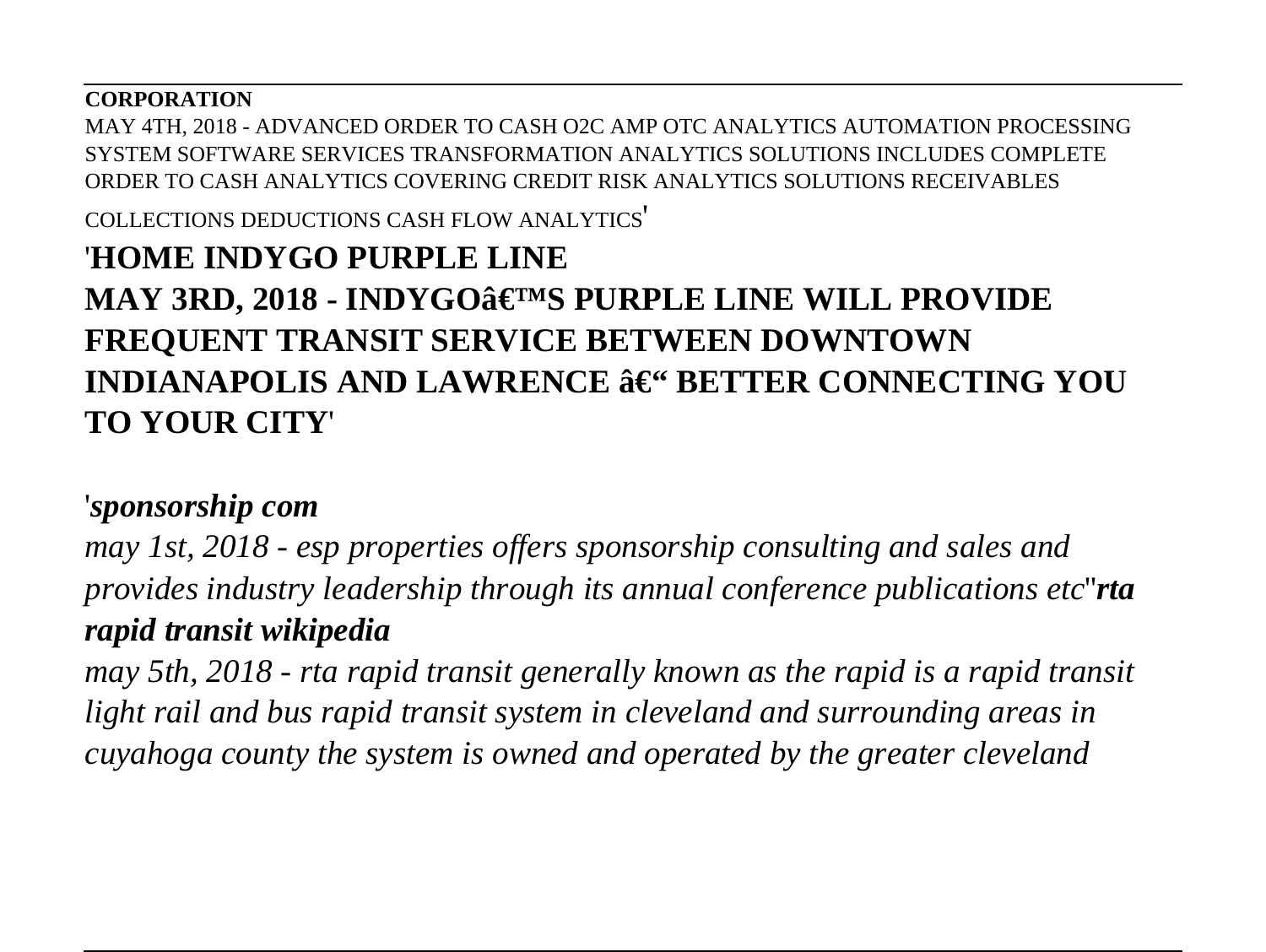*regional transit authority gcrta and currently consists of 7 service lines*'

#### '**Media Room Amdocs**

May 6th, 2018 - Amdocs Is A Leading Software Amp Services Provider To The World's Most Successful Communications And Media Companies As Our Customers Reinvent Themselves We Enable Their Digital And Network Transformation Through Innovative Solutions Delivery Expertise And Intelligent Operations''**Southwest Rapid Rewards Plus Credit Card Reviews** May 6th, 2018 - Reviews rates fees and rewards details for the Southwest Rapid Rewards Plus Credit Card Compare to other cards and apply online in seconds'

## '**MARTA SHOOTING 1 dead 3 injured in MARTA train shooting**

April 26th, 2018 - Officials said the suspect and the victims are all in their 30s'

#### '**IPAD TABLET POINT OF SALE SYSTEMS GAIN POPULARITY**

MAY 31ST, 2013 - VERSION 3 0 OF THE CASH REGISTER IS THE IPAD FIRST MERCHANTS HAD THAT HEAVY METAL PIECE OF EQUIPMENT THAT MADE A  $\hat{\mathbf{a}} \in \alpha$ CA CHING $\hat{\mathbf{a}} \in \cdot$  NOISE WHEN YOU OPENED THE